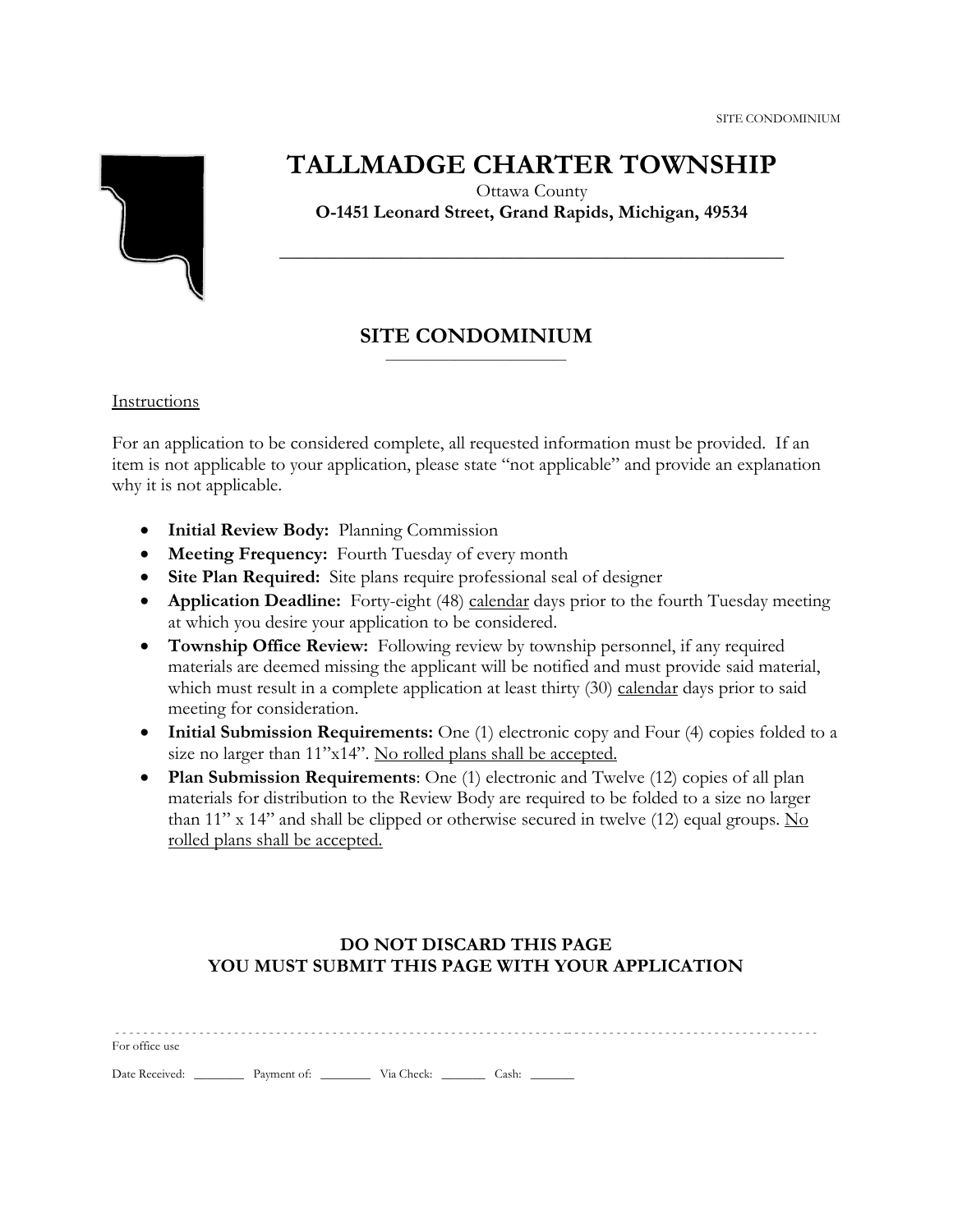

# **TALLMADGE CHARTER TOWNSHIP**

Ottawa County **O-1451 Leonard Street, Grand Rapids, Michigan, 49534**

**\_\_\_\_\_\_\_\_\_\_\_\_\_\_\_\_\_\_\_\_\_\_\_\_\_\_\_\_\_\_\_\_\_\_\_\_\_\_\_\_\_\_\_\_\_\_\_\_\_\_\_\_\_\_**

#### **SITE CONDOMINIUM APPLICATION** \_\_\_\_\_\_\_\_\_\_\_\_\_\_\_\_\_\_\_\_\_\_\_\_\_\_\_\_\_\_\_\_\_\_\_\_\_\_\_\_\_\_\_\_\_\_\_\_

APPLICATION FEE:

\$1,000 for 15 sites or less; \$1,500 for 16 to 25 sites; \$2,500 for 26 or more sites +\$5,000 minimum escrow (Please make separate check from application fee) **PROCEDURE:**

|                                                                                                | ,我们也不能在这里的时候,我们也不能在这里的时候,我们也不能在这里的时候,我们也不能会在这里的时候,我们也不能会在这里的时候,我们也不能会在这里的时候,我们也不能 |  |  |  |  |  |
|------------------------------------------------------------------------------------------------|-----------------------------------------------------------------------------------|--|--|--|--|--|
|                                                                                                |                                                                                   |  |  |  |  |  |
|                                                                                                |                                                                                   |  |  |  |  |  |
|                                                                                                |                                                                                   |  |  |  |  |  |
|                                                                                                |                                                                                   |  |  |  |  |  |
| Parcel Size: ____________________________Current Zoning of Property: ____________              |                                                                                   |  |  |  |  |  |
|                                                                                                |                                                                                   |  |  |  |  |  |
| *Point of Contact shall be the only person contacted by the township regarding the application |                                                                                   |  |  |  |  |  |
|                                                                                                | POC Telephone: POC Email: POC Email:                                              |  |  |  |  |  |

I agree to authorize members of the Planning Commission and representatives from the Zoning or Building Department to enter my property in order to review the particulars of my request.

\_\_\_\_\_\_\_\_\_\_\_\_\_ \_\_\_\_\_\_\_\_\_\_\_\_\_\_\_\_\_\_\_\_\_\_\_\_\_\_\_\_\_\_\_\_\_\_\_\_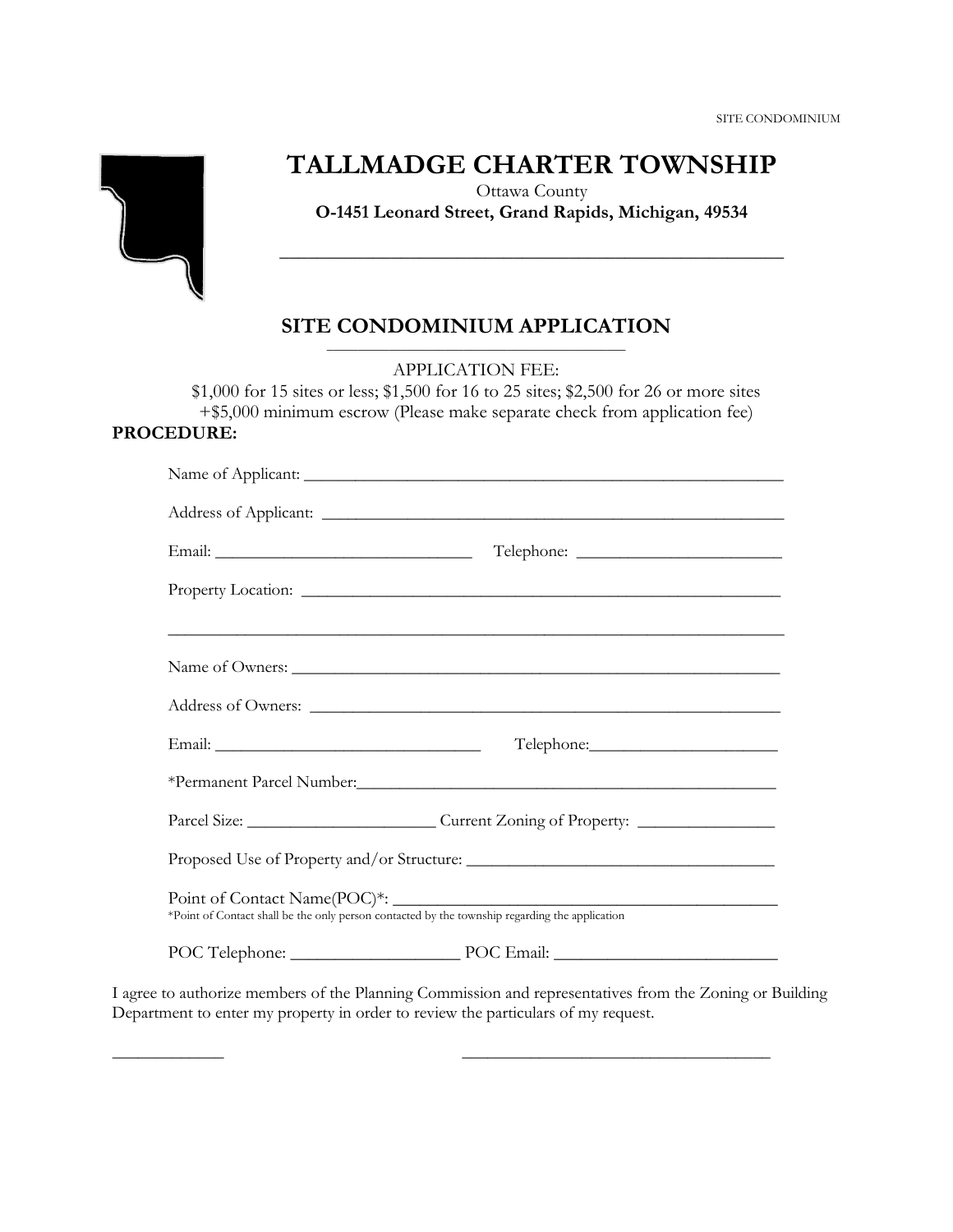#### Date Applicant's Signature **REQUIRED MATERIALS:**

**SECTION 3.05. CONDOMINIUM REGULATIONS.** The following regulations shall apply to all condominium projects within Tallmadge Township:

- (a) **Initial Information:** Pursuant to Section 71 of Public Act 59 of 1978, as amended (MCL 559.171), a person, firm or corporation intending to develop a condominium project shall provide to the Township the following information with respect to the project:
	- 1. The name, address and telephone number of the following:

All persons, firms or corporations with an ownership interest in the land on which the condominium project will be located together with a description of the nature of each entity's interest (for example: fee owner, optionee, or land contract vendee).

All engineers, attorneys, architects or registered land surveyors associated with the project.

The developer or proprietor of the condominium project.

- 2. The legal description of the land on which the condominium project will be developed, together with appropriate tax identification numbers.
- 3. The acreage content of the land on which the condominium project will be developed.
- 4. The purpose of the project (for example: residential, commercial, industrial, etc.).
- 5. Approximate number of condominium units to be developed on the subject parcel.
- 6. What type of water supply and sewage disposal systems are proposed.
- (b) **Site Plans, Engineering, and Inspections.** Prior to recording of the Master Deed required by Section 72 of Public Act of 59 of 1978, as amended (MCL 559.108), the condominium project shall undergo site plan review and approval by the Planning Commission in accordance with Chapter 18 of this Ordinance. Prior to approving the site plan, the condominium project developer shall furnish the Planning Commission with one (1) copy of all restrictive covenants.

#### (h) **Single Family Detached Condominium:**

1. Single family detached condominiums shall be subject to all requirements and standards of the Zoning District including minimum floor area, lot size, and setback requirements.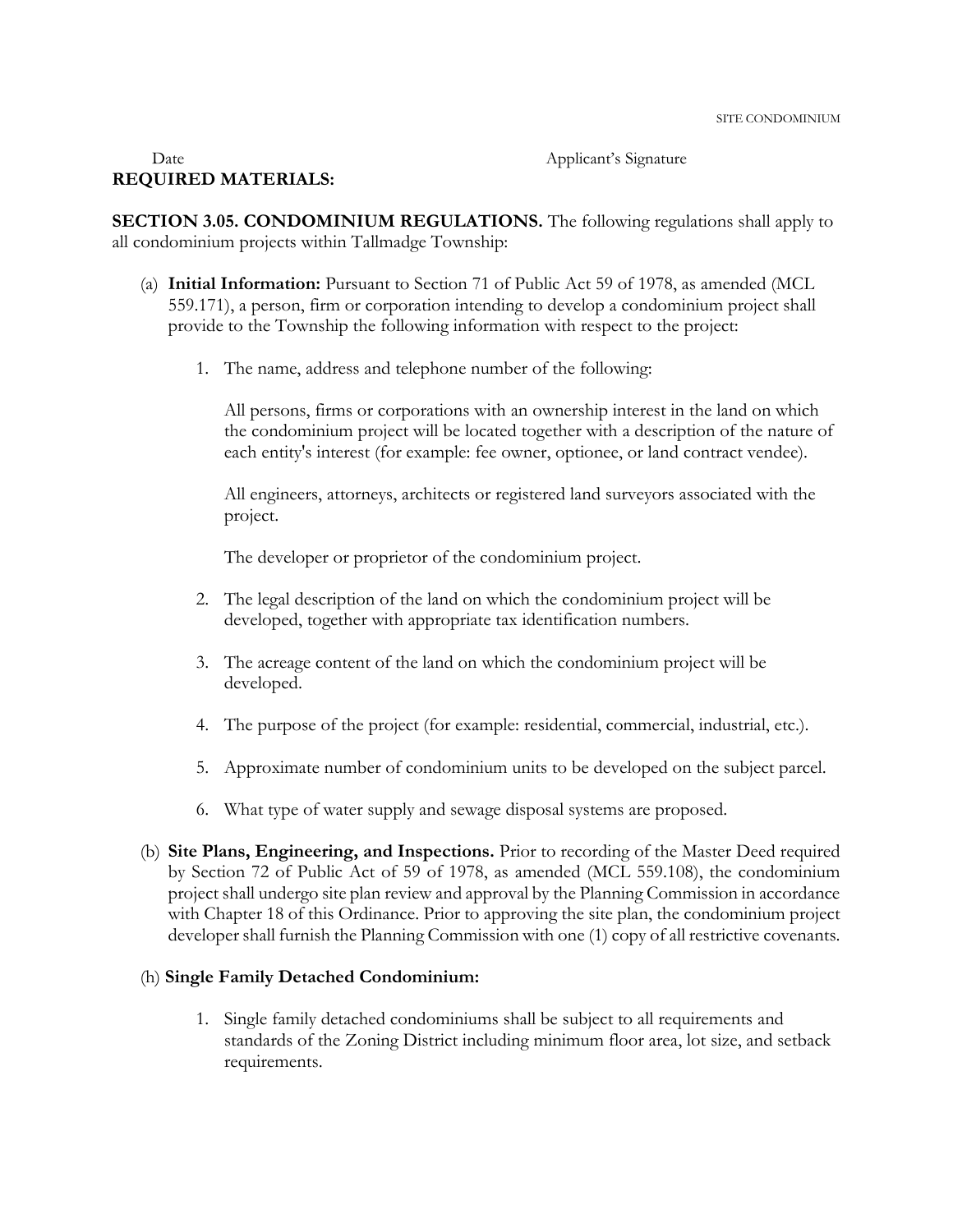- 2. There shall be maintained a minimum distance of one hundred twenty (120) feet from the center of one (1) residential dwelling unit to the center of another residential dwelling unit. This one hundred twenty (120) foot requirements shall be computed along the front building line. In addition, building envelopes shall be depicted on the site plan to assure that the minimum seventy-five (75) foot yard adjacent to all streets, forty (40) foot rear yard, ten (10) foot side yard (least side), and total of two (2) side yards of twenty-five (25) feet can be met. A minimum of twenty (20) feet shall be maintained between buildings.
- (j) **Streets and Roadways.** All streets and roadways shall meet the minimum standard set for such facilities by the Ottawa County Road Commission.

### **CHAPTER 18 / SECTION 18.03 – APPLICATION PROCEDURE.**

- (a) 5. Project description, including number of structures and dwelling units, square footage of each building, number of parking spaces, estimated number of employees, and any unique features of the site or proposed development.
	- 6. Area of the parcel in acres, excluding road right-or-ways.

**SECTION 18.04 – SITE PLAN CONTENT.** Each site plan submitted for review under this chapter shall be drawn at a minimum scale of  $1" = 200$  and shall contain the following information:

- (a) Name of development and general location sketch showing major thoroughfares and site location.
- (b) Name, address and phone number of site owner(s), developer and designer, including professional seal of designer.
- (c) North arrow, scale, and date of original drawing and any revisions.
- (d) The area of the site in square feet and acres, excluding all existing and proposed rights-of-way. Property lines, dimensions, and building setback distances and dimensions of all structures and lot lines within one hundred (100) feet of the site shall also be indicated. If the parcel is a part of a larger parcel, boundaries of the total land holding shall be shown.
- (f) Existing zoning of the site and all adjacent properties.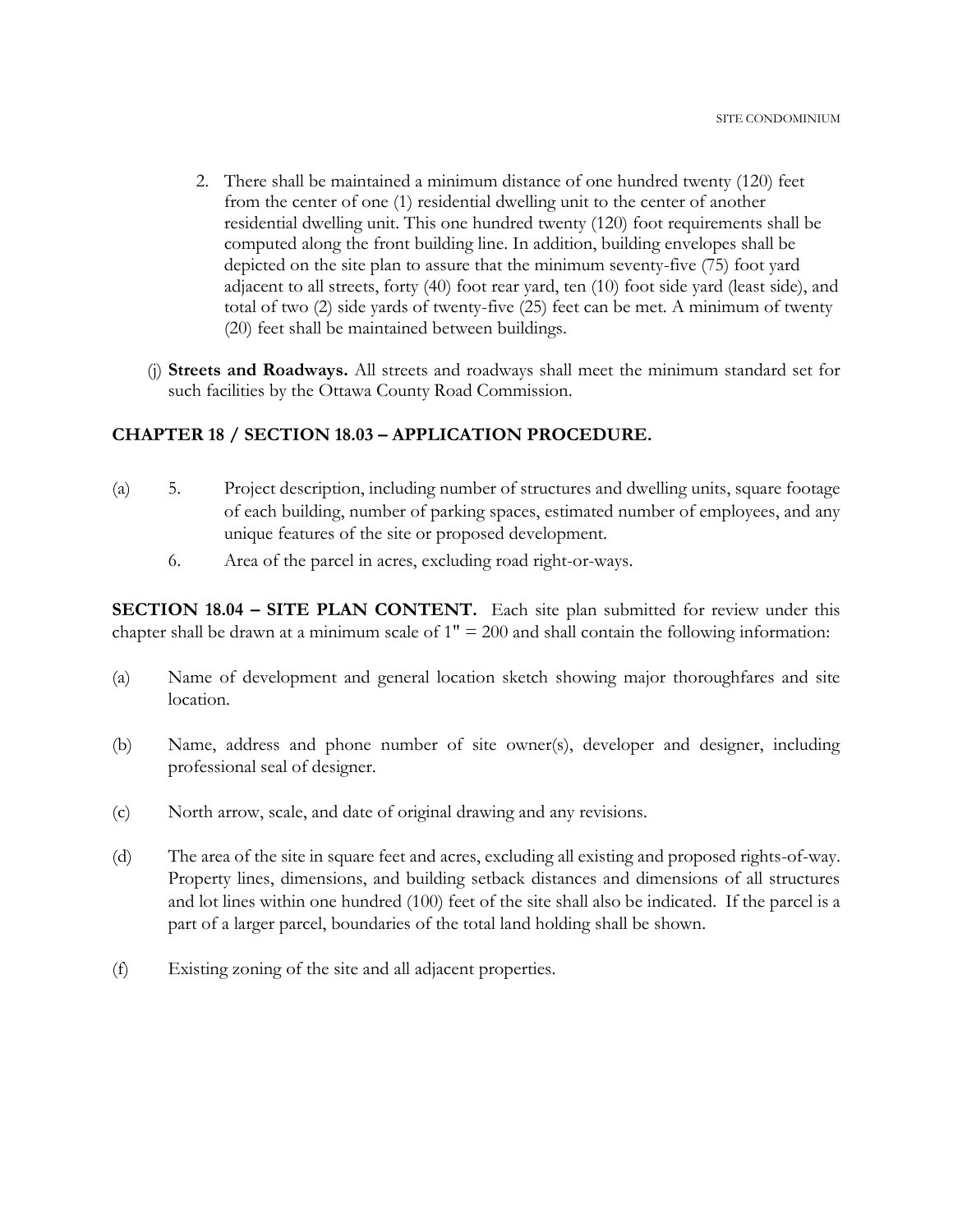- (g) Existing and proposed topographic elevations at two (2) foot intervals on the site and to a distance of ten (10) feet outside the boundary lines of the site. Ground elevations of all existing buildings, drives and parking lots, and any unusual surface conditions shall be provided.
- (h) Direction of storm water drainage and indication as to how storm water runoff will be handled.
- (i) Location of existing and proposed buildings; their intended use; the length, width and height of each building; and the square footage of each building.
- (j) Location of abutting streets, existing and proposed rights-of-way, service drives, curb cuts, and access easements serving the site, as well as driveways opposite the site and all driveways within one hundred (100) feet of the site. The centerline of road rights-of-way shall be shown.
- (k) Location and size of all water and sanitary sewer lines, storm drainage lines, fire hydrants, catch basins, septic tanks and drainfields and utility easements.
- (l) Proposed parking areas and access drives, showing the number and size of spaces, aisles, loading areas, and handicapped access ramps. Also, the method of surfacing such areas shall be noted.
- (m) Location of all sidewalks, bike paths, and other pathways.
- (n) Location and size of any walls, fences, greenbelts, or other screening provisions.
- (o) Landscape plan indicating type and size of all plant material, including all areas to be sod or seeded for grass. Provide cross sections of all berms.
- (p) Location and type of significant existing vegetation, water courses, and water bodies including county drains and manmade surface drainage ways, floodplains, and wetlands. Vegetation which is to be retained on the site shall be illustrated.
- (q) Building floor plans and architectural wall elevations. The height of all buildings or structures shall be indicated.
- (r) Location of all proposed accessory structures, including outdoor lighting fixtures, flagpoles, storage sheds, transformers, dumpsters or trash removal areas or devices, signs, and existing and proposed utility poles. Indicate screening for trash receptacles.
- (s) Location of all outdoor storage areas for materials and the manner in which materials shall be screened or covered.